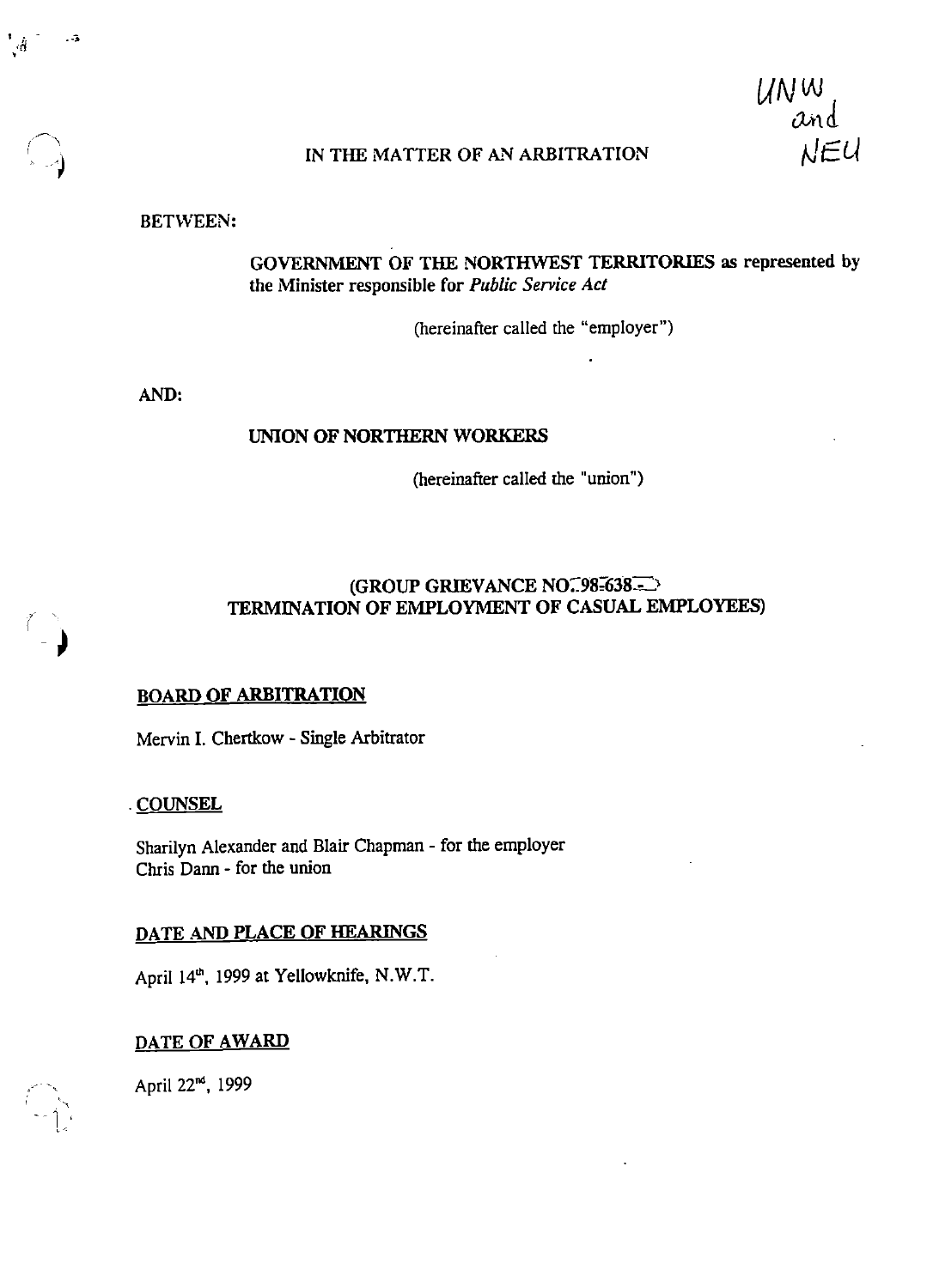AWARD

 $\sim 5$ 

I

This grievance was heard under the expedited arbitration procedure as set out in article 37.27 of the collective agreement between the parties.

This is a group grievance on behalf of casual employees Ryma Aneliunas, Wendy Buckley, Angie Smith, Timothy Evans and Andrew Cassidy. At all material times they were employed as casual employees with the Department of Resources, Wildlife & Economic Development. The end date for each grievor was August 31", 1998 as noted on the Casual Staffing Action for the respective employees. The grievors were originally paid in error only until Friday, August  $28<sup>th</sup>$ , 1998. To comply with their letters of offer, each employee was paid for Monday, August  $31<sup>st</sup>$ , 1998. On that date the grievors filed a group grievance alleging a contravention of Appendix A6.04 of the collective agreement. That-provision states;

> A6.04 A casual employee shall upon commencement of employment be notified of the anticipated termination of his/her employment, and shall be provided a one day notice of lay-off for each week of continuous employment to a maximum of ten (10) days notice.

It is the position of the union that the employees were, at the commencement of their employment, notified of the anticipated termination date being August 31", 1998. However, they were not given the ten days notice they were entitled to being one day of notice of layoff for each week of their continuous employment. In effect, they only received one days' pay in lieu of notice and therefore, entitled to payment for an additional nine days in lieu of notice.

On its part the employer urged that because at the outset of their employment they were given a termination date, that in itself constituted the required ten days notice in this case. They were paid for one day because of the error in terminating their employment on August  $28<sup>th</sup>$ rather than the anticipated termination date of August 31", 1998.